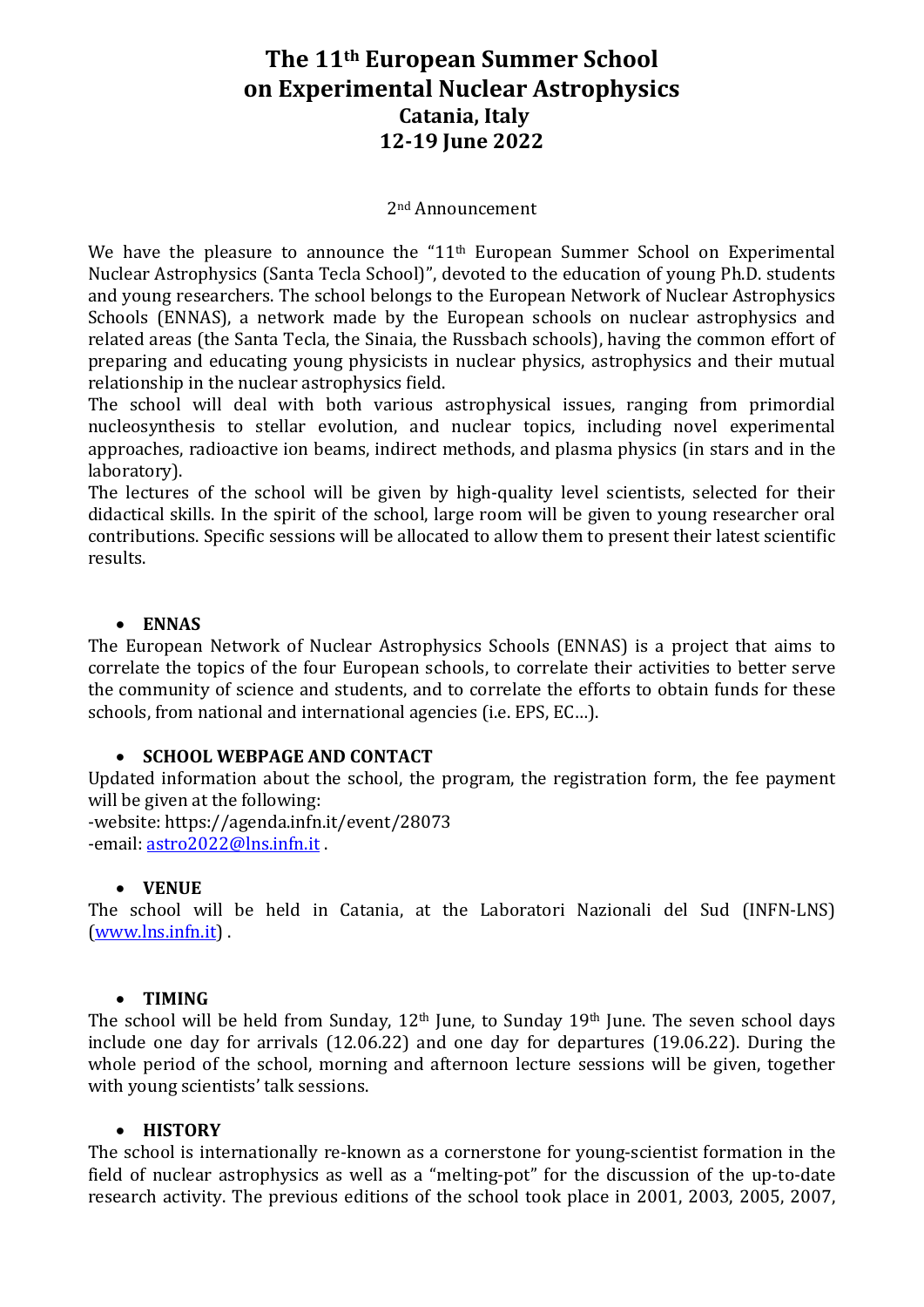2009, 2011, 2013, 2015, 2017 and 2019. Traditionally, particular attention is devoted to the participation of young students of less-favoured countries.

# **PRELIMINARY SCIENTIFIC PROGRAM**

Primordial Nucleosynthesis Stellar Evolution Hydrostatic and Explosive Nucleosynthesis Plasmas in stars and the laboratory Detectors and Facilities for Nuclear Astrophysics Experiments with rare and radioactive isotopes Indirect Methods for Nuclear Astrophysics

# **LIST OF CONFIRMED SPEAKERS**

**P. Adsley, D. Balabanski, B. Bastin, C. Bertulani, A. Bonasera, R. Buompane, M. Busso, S. Cristallo, M. El Eid, C. Iliadis, G. Imbriani, J. Josè, T. Kajino (TBC), K.L. Kratz, D. Mascali, C. Massimi, M. Mazzocco, D. Mengoni, G. Meynet, S. Palmerini, S. Romano, S. Typel, M. Williams, H. Yamaguchi**

# **CONTRIBUTIONS BY YOUNG RESEARCHERS**

A number of oral contributions from young researchers will be selected by the SOC. Please send your abstract to astro2022@lns.infn.it by May 10<sup>th</sup> 2022. Selected speakers will be granted the possibility to give a short talk in special sessions.

# **PUBLIC LECTURE**

A public lecture will be held by one most influent scientists and renown in the last decades, prof. Jocelyn Bell **(**Mansfield College, University of Oxford**)** whose discoveries led the world scientific community to a new era. The lecture is confirmed for June 15<sup>th</sup>.

# **ACCOMODATION & PAYMENTS**

The organizers encourage the participation of young researchers from Europe and from non-European countries. The number of participants will be strictly limited to 100. Students who may need a grant are welcome to contact the organizing committee by email at astro2022@lns.infn.it.

The registration fee is 300  $\epsilon$  (which will cover the school expenses as well social activities as well as the proceedings).

The venue of the school is the Laboratori Nazionali del SUD (INFN-LNS), directly located in Catania. Rooms were booked at a special rate by the school secretary in the Nettuno Hotel (https://www.hotel-nettuno.it/), which is located in the Catania sea-side area. The cost is 80  $\in$  for a double room (breakfast included) and  $100 \text{E}$  for a single one. The special prices are due only if it is booked via the school organization. Few rooms in the LNS guesthouse will be available for students who will receive a grant from the LOC. School buses will daily pick up school participants at the NETTUNO Hotel (https://www.hotel-nettuno.it/) about 30' before the start of the morning session and drive back at the end of the afternoon session.

A large number of restaurants, full price range and taste, is present in downtown Catania within walking distances from the hotel.

Fee for accompanying persons is 100  $\epsilon$  which will cover school trip, welcome cocktail and social dinner.